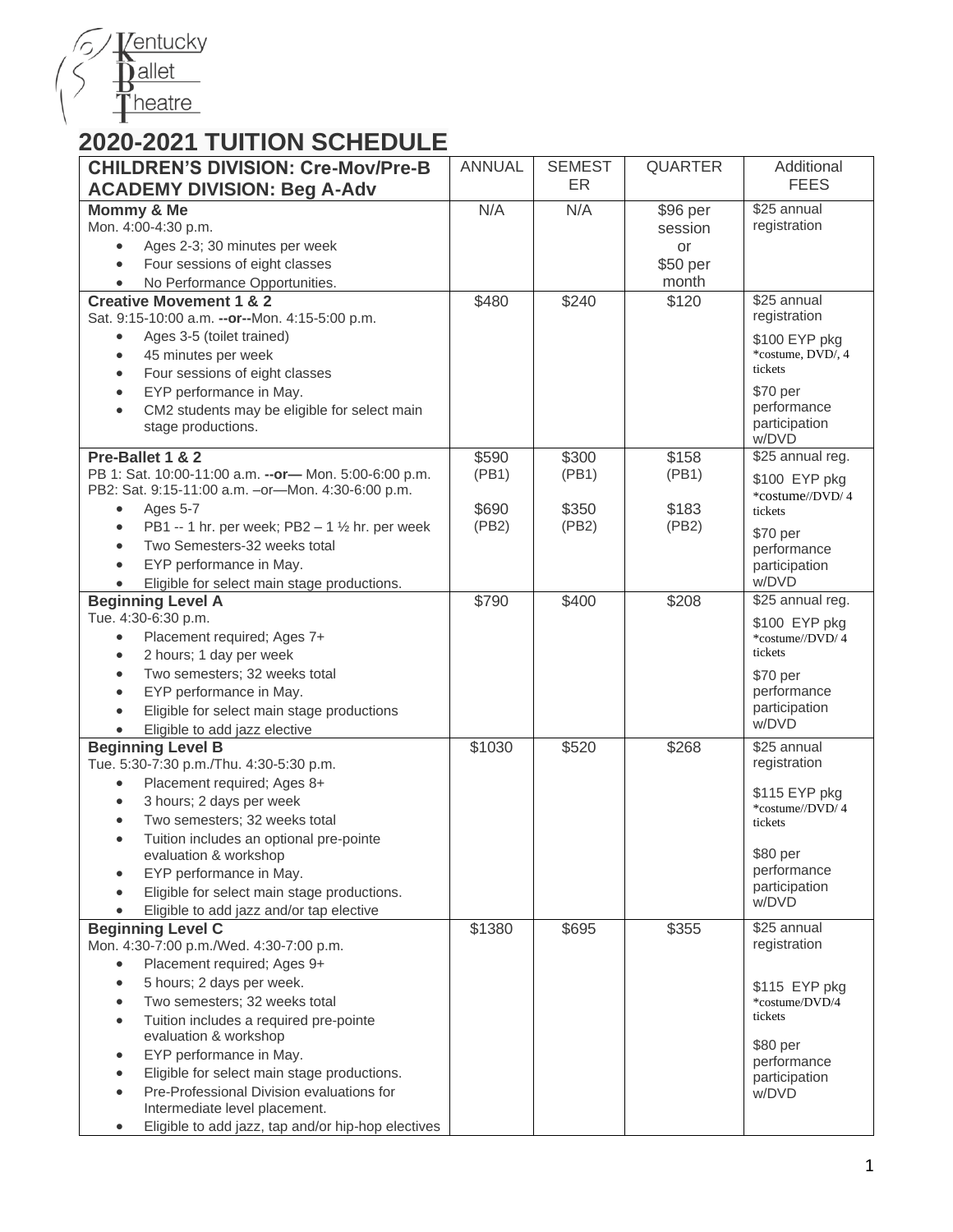| <b>ACADEMY DIVISION: Classical Track</b>                                                                                                                                                                                                                                                                                                                                                  | <b>ANNUAL</b>                | <b>SEMEST</b><br><b>ER</b>   | <b>QUARTER</b>           | Additional<br><b>FEES</b>                                                                                 |
|-------------------------------------------------------------------------------------------------------------------------------------------------------------------------------------------------------------------------------------------------------------------------------------------------------------------------------------------------------------------------------------------|------------------------------|------------------------------|--------------------------|-----------------------------------------------------------------------------------------------------------|
| Intermediate Level A (min. of 2 years in this level)<br>Wed. 4:30-8:00 p.m./Thu. 5:30-8:00 p.m.                                                                                                                                                                                                                                                                                           | \$1580                       | \$795                        | \$405                    | \$25 annual<br>registration                                                                               |
| Placement required<br>6 hours; 2 days per week<br>Two semesters; 32 weeks total<br>Tuition includes a required pre-pointe<br>$\bullet$<br>evaluation & workshop by Wellington Dance<br>Medicine in August.<br>EYP performance in May.<br>$\bullet$<br>Eligible for select main stage productions<br>Eligible to add jazz, tap and/or hip-hop electives                                    |                              |                              |                          | \$115 EYP pkg<br>*costume/DVD/4<br>tickets<br>\$80 per<br>performance<br>participation<br>w/DVD           |
| Intermediate Level B (1-2 years in this level)<br>IB1: Mon. 6-8:30 p.m./ Wed. 4:30-7 p.m./Thu. 5:30-8 p.m.<br>IB2: Mon. 6-9 p.m./ Tue. 6:30-9 p.m./ Fri. 4:30-7:30 p.m.                                                                                                                                                                                                                   | \$1740                       | \$875                        | \$445                    | \$25 annual<br>registration                                                                               |
| Placement required<br>7 1/2-8 1/2 hours; 3 days per week<br>Two semesters; 32 weeks total<br>$\bullet$<br>Tuition includes a required dance medicine<br>$\bullet$<br>evaluation & workshop by Wellington Dance<br>Medicine in August.<br>EYP performance in May.<br>$\bullet$<br>Eligible for select main stage productions<br>Eligible to add jazz, tap and/or hip-hop electives         |                              |                              |                          | \$115 EYP pkg<br>*costume/DVD/4<br>tickets<br>\$80 per<br>performance<br>participation<br>w/DVD           |
| Intermediate Level C (1-2 years in this level)<br>Mon. 6-9 p.m./ Tue. 6:30-9 p.m./ Fri. 6-8:30 p.m.<br>Optional: Sat. 12-1:30 p.m.<br>*See weekly schedule for elective days/times.                                                                                                                                                                                                       | \$1860                       | \$935                        | \$475                    | \$25 annual<br>registration                                                                               |
| Placement required<br>8-10 1/2 hours; 3-4 days per week<br>Two semesters; 32 weeks total<br>Tuition includes one optional choice elective<br>Tuition includes an optional dance medicine<br>$\bullet$<br>evaluation & workshop<br>EYP performance in May.<br>Eligible for main stage productions<br>May add additional classes at a reduced rate.<br>Part-time schedule is available.     | \$2102<br>(w/Sat.<br>ballet) | \$1056<br>(w/Sat.<br>ballet) | \$536<br>(w/Sat. ballet) | \$125-160<br>EYP pkg<br>*costume(s)/DVD/4<br>tickets<br>\$80 per<br>performance<br>participation<br>w/DVD |
| <b>Advanced Level D</b><br>Mon. 6-9 p.m./ Tue. 6:30-9 p.m./ Fri. 6-8:30 p.m./ Sat.<br>12-1:30 p.m.<br>*See weekly schedule for elective days/times.<br>Placement required                                                                                                                                                                                                                 | \$2420                       | \$1215                       | \$615                    | \$25 annual<br>registration                                                                               |
| 9 1/2-11 1/2 hours; 4 days per week<br>Two semesters; 32 weeks total<br>Tuition includes two optional choice electives as<br>well as all performance fees.<br>May add additional classes at a reduced rate.<br>Tuition includes an optional dance medicine<br>evaluation & workshop<br>EYP performance in May.<br>Eligible for main stage productions<br>Part-time schedule is available. |                              |                              |                          | \$125-160<br>EYP pkg<br>*costume(s)/DVD/4<br>tickets                                                      |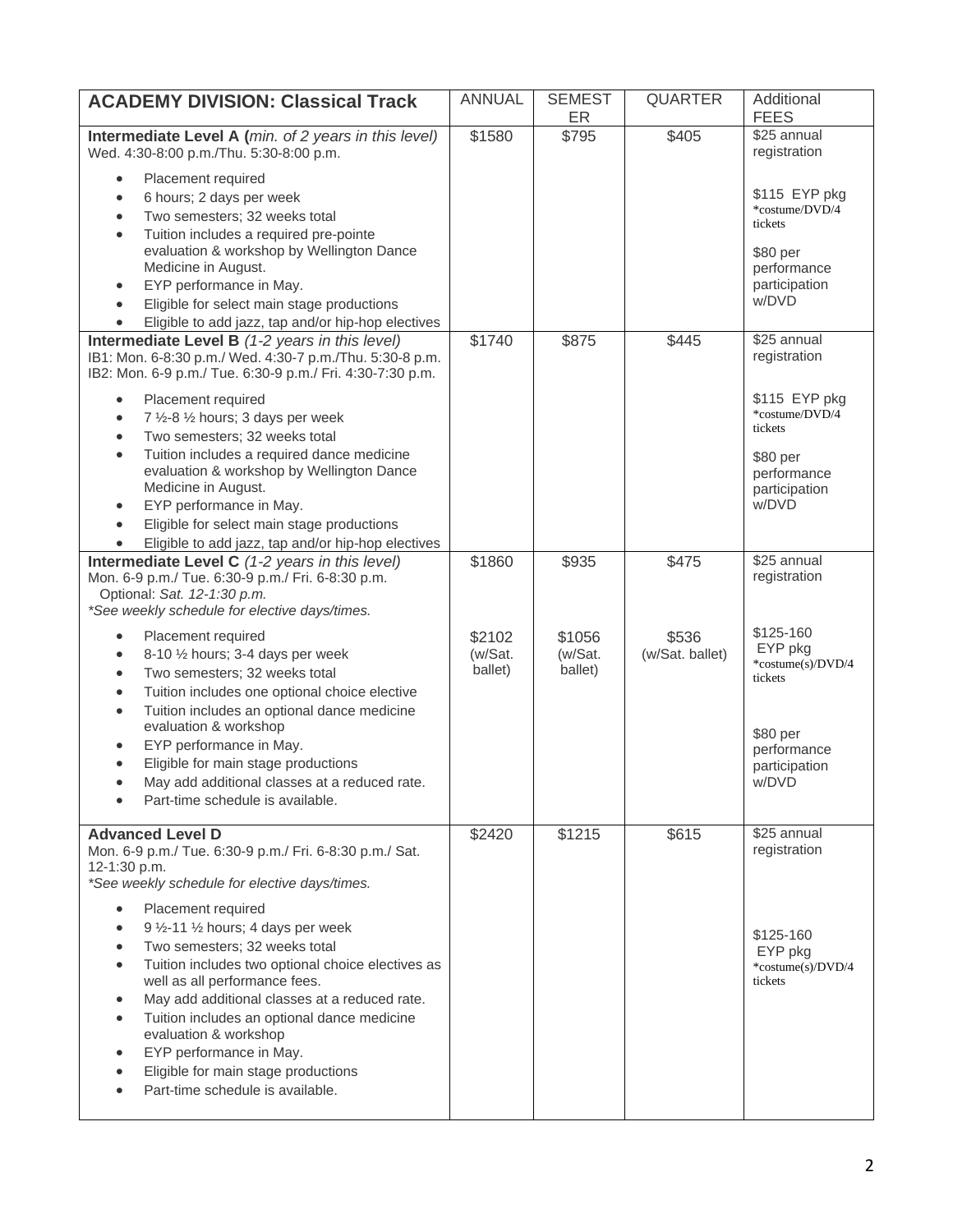| <b>ACADEMY DIVISION:</b>                                                                                                                                                                                                                                                                                                                                                                                                                                                                                                                                                 | <b>ANNUAL</b> | <b>SEMESTER</b> | <b>QUARTER</b> | Additional                                                                                                            |
|--------------------------------------------------------------------------------------------------------------------------------------------------------------------------------------------------------------------------------------------------------------------------------------------------------------------------------------------------------------------------------------------------------------------------------------------------------------------------------------------------------------------------------------------------------------------------|---------------|-----------------|----------------|-----------------------------------------------------------------------------------------------------------------------|
| Pre-professional Track (Full-time only)                                                                                                                                                                                                                                                                                                                                                                                                                                                                                                                                  |               |                 |                | <b>FEES</b>                                                                                                           |
| <b>Level I</b> $(1-2$ years in this level)<br>Wed. 4:30-8 p.m./ Thu. 5:30-8 p.m./ Fri. 6-7:30 p.m.<br>Placement required<br>$\bullet$<br>7 1/2 hours; 3 days per week<br>$\bullet$<br>Two semesters; 32 weeks<br>$\bullet$<br>Tuition includes a required dance medicine<br>$\bullet$<br>evaluation & workshop<br>EYP performance in May.<br>٠<br>Eligible for select main stage productions<br>$\bullet$<br>Eligible to add jazz, tap and/or hip-hop<br>$\bullet$<br>electives                                                                                          | \$1740        | \$875           | \$445          | \$25 annual<br>registration<br>\$115 EYP pkg<br>*costume/DVD/4<br>tickets<br>\$80 per<br>performance<br>participation |
| Level II (1-2 years in this level)<br>Mon. 6-8:30 p.m./Wed. 4:30-6* p.m./ Thu 5:30-8 p.m./<br>Fri. 4:30-7:30 p.m./*placed pointe class<br>*See weekly schedule for elective days/times.<br>Placement required<br>$\bullet$<br>9-10 hours; 4 days per week<br>$\bullet$                                                                                                                                                                                                                                                                                                   | \$2102        | \$1056          | \$536          | \$25 annual<br>registration<br>\$115                                                                                  |
| Two semesters; 32 weeks<br>$\bullet$<br>Tuition includes one additional elective class<br>$\bullet$<br>Tuition includes a required dance medicine<br>$\bullet$<br>evaluation & workshop<br>EYP performance in May.<br>$\bullet$<br>Eligible for select main stage productions.<br>$\bullet$<br>May add additional classes at a reduced rate.<br>$\bullet$                                                                                                                                                                                                                |               |                 |                | EYP pkg<br>*costume(s)/DVD/4<br>tickets<br>\$80 per<br>performance<br>participation                                   |
| <b>Level III</b><br>Mon. 6-9 p.m./ Tue. 6:30-9 p.m./ Thu. 5:30-7 p.m./ Fri.<br>6-8:30 p.m./ Sat. 12-1:30 p.m./ choice elective<br>Placement required<br>$\bullet$<br>11-12 hours; 5 days per week<br>$\bullet$<br>Two semesters; 32 weeks<br>$\bullet$<br>Tuition includes one additional elective class<br>$\bullet$<br>as well as all performance fees.<br>Tuition includes a required dance medicine<br>$\bullet$<br>evaluation & workshop<br>EYP performance in May.<br>Eligible for select main stage productions.<br>May add additional classes at a reduced rate. | \$2420        | \$1215          | \$615          | \$25 annual<br>registration<br>\$125-160<br>EYP pkg<br>*costume(s)/DVD/4<br>tickets                                   |
| Level IV (Advance)<br>Mon. 6-9 p.m./ Tue. 6:30-9 p.m./ Thu. 5:30-7 p.m./ Fri.<br>6-8:30 p.m./ Sat. 12-1:30 p.m./ 1-3 choice electives<br>Placement required<br>$\bullet$<br>12+ hours; 5-6 days per week<br>$\bullet$<br>Two semesters; 32 weeks total<br>$\bullet$<br>Tuition includes unlimited classes as well as<br>$\bullet$<br>all performance fees.<br>Tuition includes a required dance medicine<br>$\bullet$<br>evaluation & workshop<br>Multiple Performance opportunities, including<br>٠<br>EYP.                                                             | \$2558        | \$1284          | \$650          | \$25 annual<br>registration<br>\$125-160<br>EYP pkg<br>*costume(s)/DVD/4<br>tickets                                   |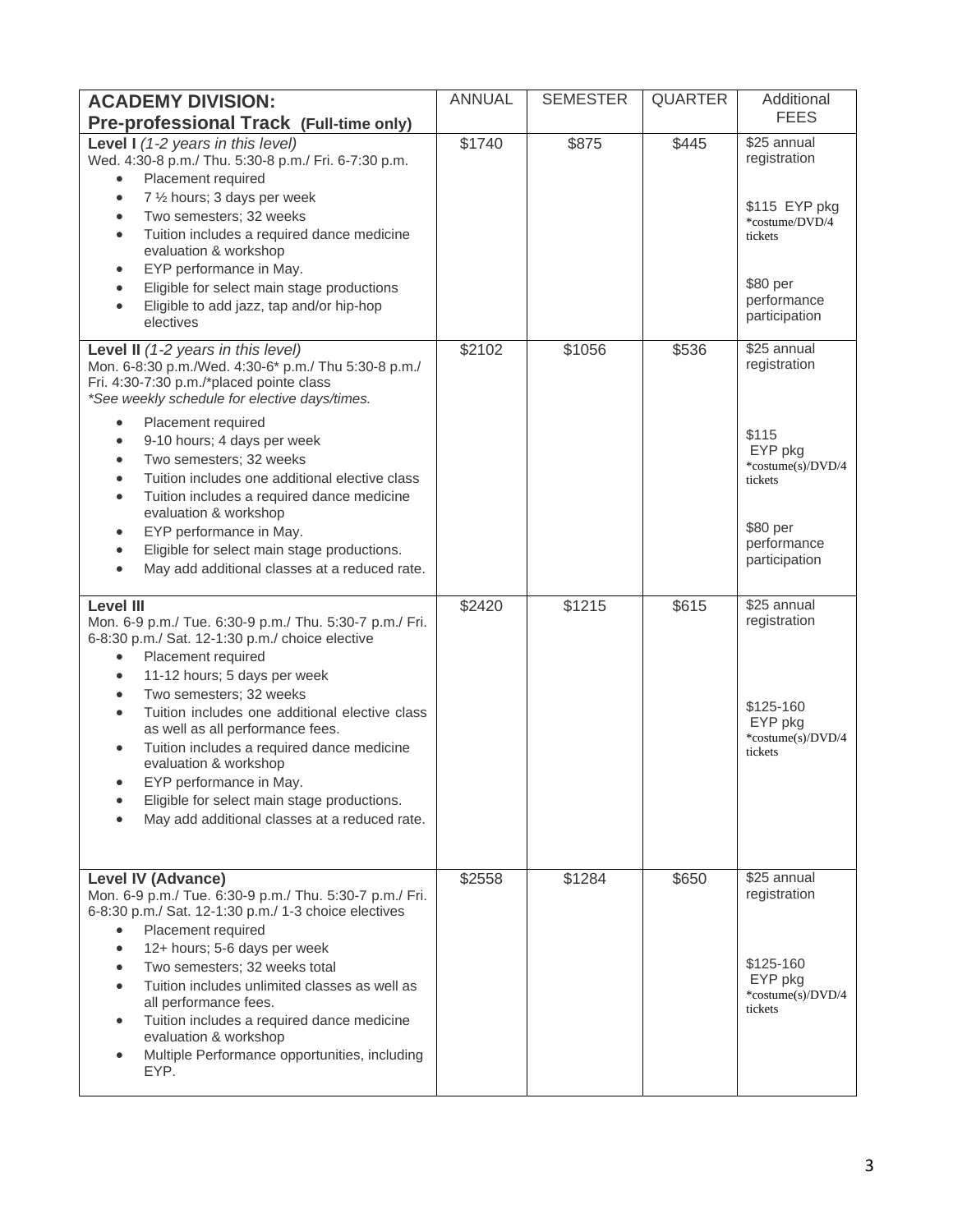| <b>OPEN DIVISION</b>                                                                                                                                                                                                                                                                                                                                                                                                                                                       | <b>ANNUAL</b>                                                   | <b>SEMESTER</b>                                                 | <b>QUARTER</b>                                                  | <b>Additional FEES</b>                                                                                                                                                                                                                                                                                                                                         |
|----------------------------------------------------------------------------------------------------------------------------------------------------------------------------------------------------------------------------------------------------------------------------------------------------------------------------------------------------------------------------------------------------------------------------------------------------------------------------|-----------------------------------------------------------------|-----------------------------------------------------------------|-----------------------------------------------------------------|----------------------------------------------------------------------------------------------------------------------------------------------------------------------------------------------------------------------------------------------------------------------------------------------------------------------------------------------------------------|
| <b>Elective Classes</b>                                                                                                                                                                                                                                                                                                                                                                                                                                                    | \$480                                                           | \$240                                                           | \$120                                                           |                                                                                                                                                                                                                                                                                                                                                                |
| Pre-Pro Prep (by invitation)<br>$\bullet$<br>$Jazz 1 - BA-BB$<br>$\bullet$<br>Jazz 2-4 - BC+ & by invitation                                                                                                                                                                                                                                                                                                                                                               | (1 class; non-<br>academy<br>student)                           | (1 class; non-<br>academy<br>student)                           | (1 class; non-<br>academy<br>student)                           | *If students want to participate in<br>the EYP for their electives, they<br>must commit to the majority of 2 <sup>nd</sup><br>semester.                                                                                                                                                                                                                        |
| Tap 1-3- BC+ & by invitation<br>(BB may take session 1 and<br>continue by invitation.)                                                                                                                                                                                                                                                                                                                                                                                     | \$320<br>$(1$ class)                                            | \$160<br>$(1$ class)                                            | \$80<br>$(1 \text{ class})$                                     |                                                                                                                                                                                                                                                                                                                                                                |
| Hip-Hop - BB+<br>$\bullet$<br>Character - IA/L1+<br>$Flamenco - IA/I.1+$<br>Classical Variations - IA/L1+<br>Modern $-$ IB/L2+<br>Choreography - IB/L2+                                                                                                                                                                                                                                                                                                                    | \$260 each<br>(2 classes)<br>\$200 each<br>$(3 + classes)$      | \$130 each<br>(2 classes)<br>\$100 each<br>$(3 + classes)$      | \$65 each<br>(2 classes)<br>\$50 each<br>$(3 + classes)$        |                                                                                                                                                                                                                                                                                                                                                                |
| Open Intermediate/Adv. Ballet<br>Academy classes by placement<br>Ages 9+<br>$\bullet$<br>3 hours per week - meets<br>$\bullet$<br><b>SCAPA</b> requirements<br>Optional participation in the<br>$\bullet$<br>dance medicine screening &<br>workshop.<br>Performance opportunities<br>by invitation only.                                                                                                                                                                   | \$1118                                                          | \$564                                                           | \$290                                                           | \$25 annual registration<br>\$60 dance medicine evaluation<br>& workshop.                                                                                                                                                                                                                                                                                      |
| <b>Open Adult Ballet or Fitness</b><br>Beginning: Mon. 7-8 pm;<br>Intermediate: Thu. 7:30-8:30 pm<br>Fitness: Sat. 11:15-12:15 pm<br>Ages 14+<br>$\bullet$<br>1 hours per week<br>Four sessions of eight<br>$\bullet$<br>classes; 32 weeks                                                                                                                                                                                                                                 | \$480<br>\$440 each<br>(2 classes)<br>\$400 each<br>(3 classes) | \$240<br>\$220 each<br>(2 classes)<br>\$200 each<br>(3 classes) | \$120<br>\$110 each<br>(2 classes)<br>\$100 each<br>(3 classes) | \$25 new student registration                                                                                                                                                                                                                                                                                                                                  |
| <b>SCAPA Preparation</b><br>For students auditioning for SCAPA.<br>8 private lessons<br>Session 1 classical jazz<br>Recommendation letters by<br>$\bullet$<br>teaching staff/academy<br>director.                                                                                                                                                                                                                                                                          | \$480                                                           | n/a                                                             | n/a                                                             |                                                                                                                                                                                                                                                                                                                                                                |
| <b>YAGP Preparation</b><br>For Invited Pre-professional track<br>students.<br>8 private lessons* for 1<br>$\bullet$<br>variation<br>4 private lessons* for each<br>additional variation or<br>contemporary piece.<br>4 semi-private lessons*<br>Students will use their<br>Tuesday or Friday class to<br>run their variations beginning<br>a few weeks before YAGP.<br>*Additional lessons may be necessary<br>- how many is at the discretion of the<br>Academy Director. | \$480-<br>\$960*                                                | n/a                                                             | n/a                                                             | YAGP registration fees<br>YAGP food/lodging<br>Teacher travel expenses are<br>determined based on quantity of<br>students participating. (average -<br>$$120 - $250)$<br>Costumes are determined by the<br>teacher and can be rented from<br>KBT for \$50-\$100 per costume,<br>depending on the type of<br>costume -- or they can be<br>purchased separately. |